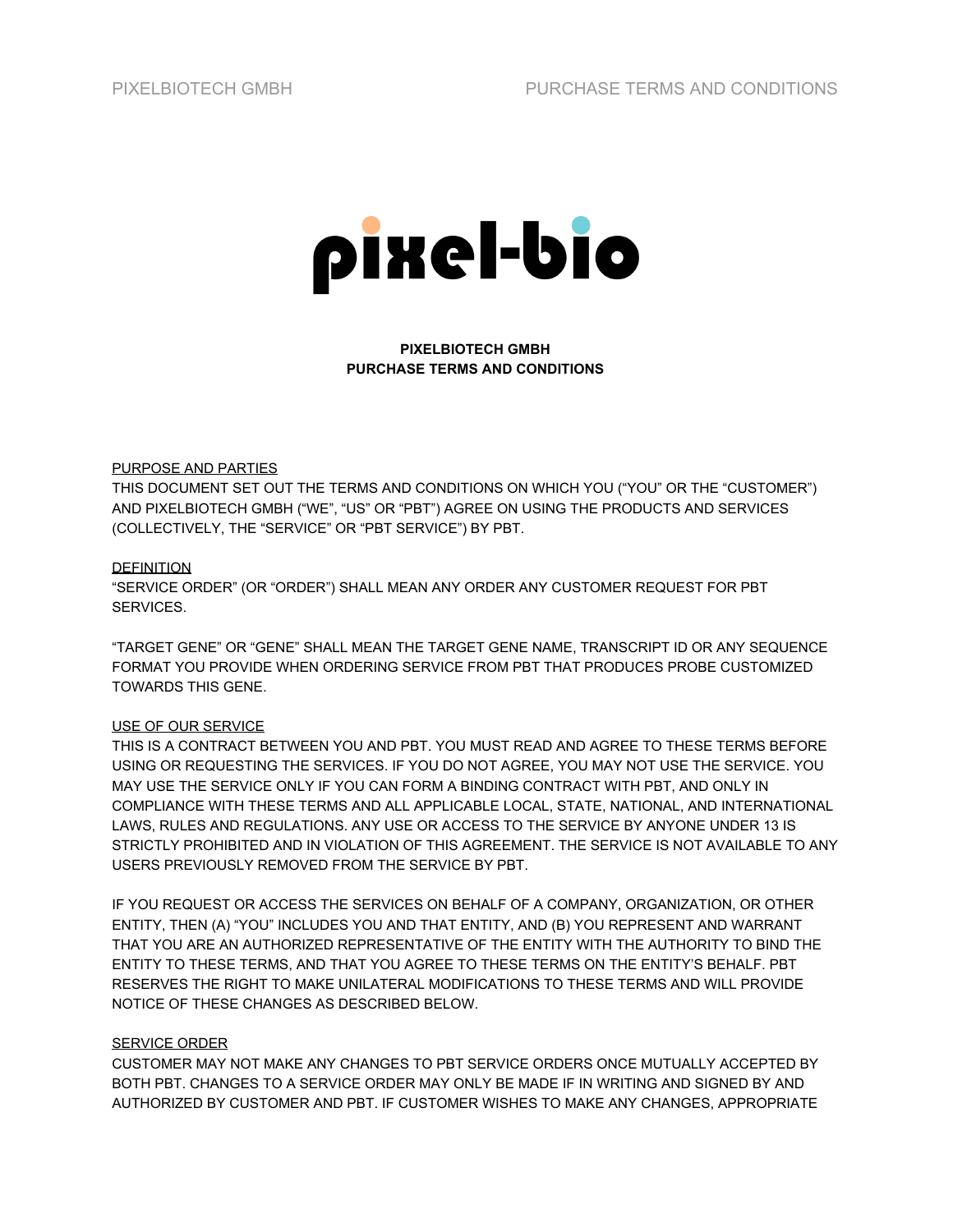WRITTEN REQUESTS FOR CHANGE ORDERS MUST BE DISCUSSED WITH PBT AND ANY PRICING ADJUSTMENTS MUST BE AGREED UPON IN WRITING.

PBT WILL PROVIDE TO CUSTOMER PBT SERVICES ACCORDING TO THE FEES, RATES, AND/OR PRICES SET FORTH IN PBT SERVICE ORDERS, UNLESS EXPRESSLY STATED TO THE CONTRARY IN ANY APPLICABLE PBT SERVICES ORDER. CHANGES TO THE SCOPE OF THE PBT SERVICES ORDER SHALL BE MADE ONLY IN A WRITING EXECUTED BY AUTHORIZED REPRESENTATIVES OF BOTH PARTIES. THE FOREGOING NOTWITHSTANDING, IF PBT, AT THE EXPRESS WRITTEN REQUEST OF CUSTOMER, PERFORMS WORK THAT IS NOT COVERED BY A PBT SERVICES ORDER OR THAT EXCEEDS THE SCOPE OF PBT SERVICES DEFINED IN THE APPLICABLE PBT SERVICES ORDER, CUSTOMER SHALL COMPENSATE PBT.

## PRODUCT USES

PRODUCTS OF PBT WHICH ARE FOR INVESTIGATIONAL USE ONLY IN LABORATORY RESEARCH ANIMALS OR TESTING IN VITRO, AND ARE NOT FOR DRUG, NEW DRUG, VETERINARY DRUG, FOOD, FOOD ADDITIVE OR HUMAN USE. UNLESS OTHERWISE INDICATED, ALL PRODUCTS ARE DISTRIBUTED AND SOLD FOR CHEMICAL PURPOSES ONLY, NOT FOR DRUG USE OR FOR APPLICATION TO OR INGESTION BY HUMANS OR FOR COMMERCIAL HORTICULTURE USE, FOR PESTICIDE USE, FOR APPLICATION TO OR INGESTION BY ANIMALS OR FOR VETERINARY DRUG USE. ALL PRODUCTS SOLD BY PBT TO CUSTOMER SHALL BE USED BY QUALIFIED PROFESSIONALS ONLY. THE BURDEN FOR SAFE USE AND HANDLING OF ALL PRODUCTS SOLD BY PBT TO CUSTOMER IS ENTIRELY THE RESPONSIBILITY OF CUSTOMER AND ANYONE WHO PURCHASES THE GOODS FROM CUSTOMER AND USES THEM. ABSENCE OF HAZARDOUS WARNINGS DOES NOT IMPLY NON-TOXICITY.

# USE RESTRICTIONS

CUSTOMER IS NOT LICENSED TO, AND AGREES NOT TO: (A) RESELL ANY PBT-SUPPLIED PROBES OR REAGENT, (B) TRANSFER, OR DISTRIBUTE ANY PBT-SUPPLIED PROBE OR REAGENT, DIRECTLY OR INDIRECTLY, TO ANY THIRD PARTY FOR ANY PURPOSE OR USE, EXCEPT AS OTHERWISE APPROVED BY PBT IN WRITING; (C) USE OR ALLOW ANYONE TO USE ANY PBT-SUPPLIED PROBE OR REAGENT MORE THAN ONCE, OR DILUTE ANY PBT-SUPPLIED REAGENT UNLESS INSTRUCTED TO DO SO IN THE USER MANUAL OF THE PRODUCT; OR (D) PROVIDE A FEE-FOR-SERVICE OR OTHER NON-COLLABORATIVE SAMPLE PROCESSING SERVICE TO THIRD PARTIES USING AN PBT-SUPPLIED PROBE OR REAGENT (E.G., WHEREIN THE SERVICE PROVIDER OFFERS STANDARDIZED SERVICES FOR STANDARDIZED FEES TO MULTIPLE THIRD PARTIES, THE CUSTOMER DOES NOT CONTRIBUTE SCIENTIFICALLY TO THE SERVICES PERFORMED, AND ALL RIGHTS TO THE RESULTS AND DISCOVERIES DERIVED THEREFROM ARE TRANSFERRED TO THE CUSTOMER).

## TARGET GENE RESPONSIBILITY

CUSTOMER SHALL BE FULLY RESPONSIBLE FOR THE TARGET GENES, INCLUDING THE OBTAINING OF ALL REQUIRED CONSENTS, AND CUSTOMER AGREES TO INDEMNIFY PBT AND ITS EMPLOYEES, OFFICERS, DIRECTORS, REPRESENTATIVES, CONTRACTORS, SUPPLIERS AND ANY AFFILIATE OF THE FOREGOING (THE "PBT GROUP") AND HOLD EACH OF THEM HARMLESS FROM AND AGAINST ANY LOSSES, LIABILITIES, DEMANDS, DAMAGES, COSTS AND EXPENSES, INCLUDING WITHOUT LIMITATION REASONABLE LEGAL FEES AND EXPENSES, ARISING FROM OR RELATING TO THE TARGET GENES OR THEIR USE. CUSTOMER AGREES TO FULLY COOPERATE WITH THE PBT GROUP AND ITS COUNSEL IN ITS DEFENSE AND PREPARATION FOR ANY SUCH ACTION OR PROCEEDING.

## **SHIPMENTS**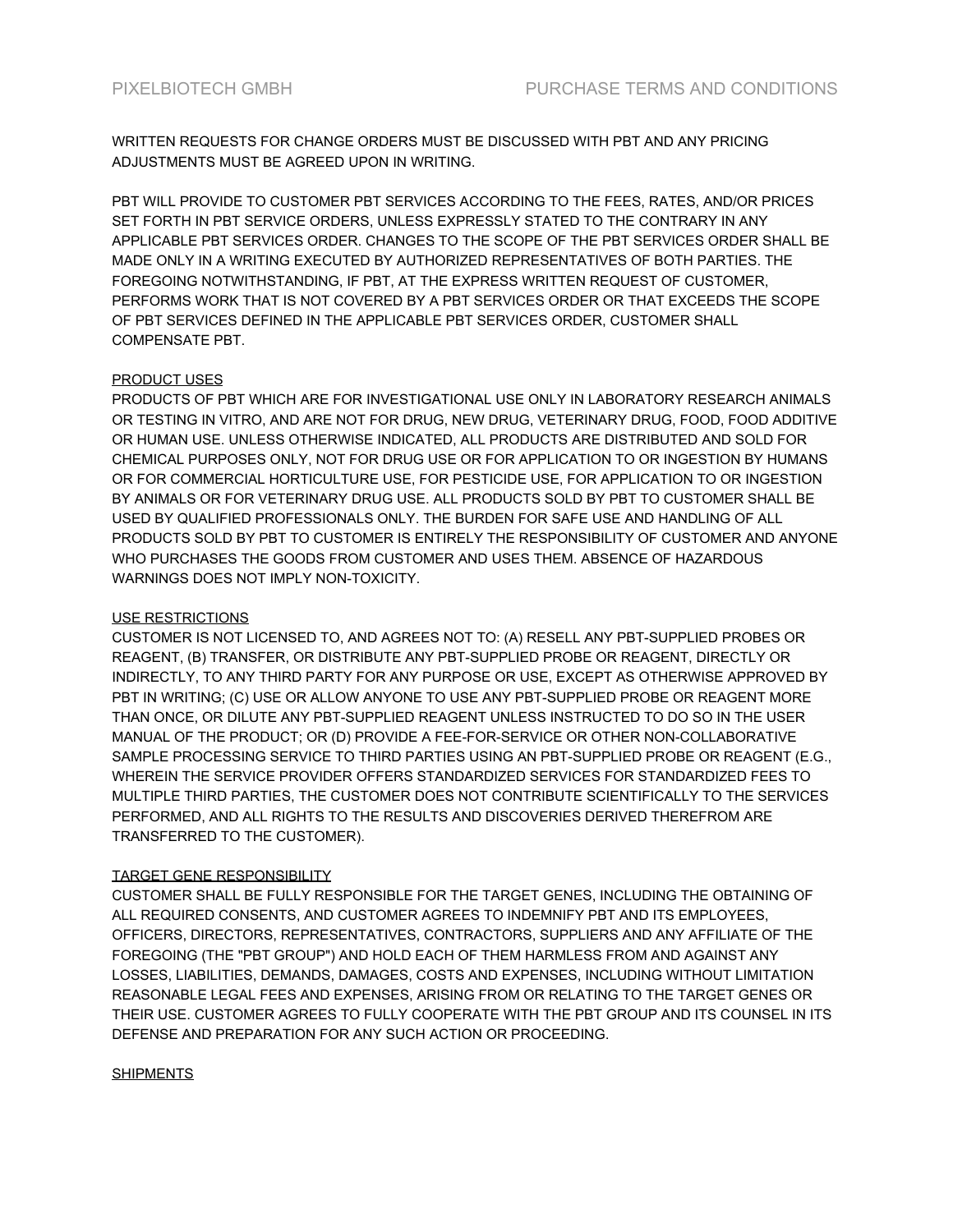PBT WILL SHIP VIA CARRIER SELECTED BY PBT. DELIVERY DATES SET FORTH ON A PURCHASE ORDER ACCEPTED BY PBT ARE SUBJECT TO CHANGE AND ARE PREDICATED ON CONDITIONS EXISTING AT THAT TIME. PBT DOES NOT GUARANTEE ANY DELIVERY DATES AND SHALL NOT BE RESPONSIBLE FOR ANY LOSS OR DAMAGE ARISING OUT OF ANY DELAY IN DELIVERY IRRESPECTIVE OF THE CAUSE OF SUCH DELAY. PBT MAY MAKE PARTIAL DELIVERIES.

# PRICE AND PAYMENT

CUSTOMER WILL BE INVOICED AT THE TIME OF SHIPMENT OF EACH PRODUCT. CUSTOMER SHALL MAKE PAYMENT IN FULL WITHIN THIRTY (30) DAYS OF THE DATE OF THE INVOICE. LATE PAYMENTS MAY INCUR A CHARGE AT THE RATE OF ONE AND ONE-HALF PERCENT (1.5%) PERCENT PER MONTH, OR THE MAXIMUM ALLOWED BY LAW, WHICHEVER IS LESS. FURTHER SHIPMENT OF PRODUCTS MAY BE DECLINED WITHOUT ADVANCE NOTICE IF CUSTOMER FAILS TO MAKE ANY PAYMENT WHEN DUE, OR IF THE FINANCIAL CONDITION OF CUSTOMER BECOMES UNSATISFACTORY TO PBT. PBT MAY ELECT TO RETAIN A SECURITY INTEREST IN ALL PRODUCTS SOLD TO CUSTOMER TO SECURE ALL OF CUSTOMER'S OBLIGATIONS TO PBT UNDER THESE TERMS AND CONDITIONS, AND CUSTOMER WILL EXECUTE ANY DOCUMENTS NECESSARY TO CREATE AND PERFECT THIS INTEREST. SALES BY PBT SHIPPED OUTSIDE THE U.S. MAY REQUIRE PAYMENT ON AN IRREVOCABLE LETTER OF CREDIT REASONABLY ACCEPTABLE TO PBT.

# **CONFIDENTIALITY**

PBT ACKNOWLEDGES THAT IN THE COURSE OF PROVIDING THE SERVICES HEREUNDER, PBT, OR ITS EMPLOYEES OR CONSULTANTS, MAY BE SUPPLIED WITH OR COME INTO POSSESSION OF INFORMATION THAT YOU MARK OR DESIGNATE IN WRITING TO US AS CONFIDENTIAL ("CUSTOMER CONFIDENTIAL INFORMATION"). PBT AGREES THAT ANY CUSTOMER CONFIDENTIAL INFORMATION RECEIVED BY PBT WILL NOT BE DISCLOSED TO ANY THIRD PARTY EXCEPT TO PBT'S THIRD PARTY VENDORS, CONSULTANTS, AND OTHER SERVICE PROVIDERS THAT PERFORM SERVICES ON OUR BEHALF AND WHO ARE BOUND BY CONFIDENTIALITY OBLIGATIONS, WITHOUT YOUR CONSENT.

## LIMITED WARRANTY

FOR PROBES OR REAGENTS REASONABLY DETERMINED BY PBT TO BE DEFECTIVE, INDEPENDENT OF USER ERROR, SHALL BE REPLACED BY PBT ON A 1:1, LIKE-KIND BASIS AT NO COST TO CUSTOMER PROVIDED THAT SUCH DEFECTIVE PROBES OR REAGENTS WERE USED BY CUSTOMER PRIOR TO THEIR EXPIRATION DATE, OR IF THERE IS NO EXPIRATION DATE, THE PRODUCTS WERE USED WITHIN SIX (6) MONTHS OF RECEIPT, AND THE DEFECT WAS PROMPTLY REPORTED WITH APPROPRIATE DETAIL TO PBT'S TECHNICAL SUPPORT.

PBT, MAY, IN ITS OWN DISCRETION, FURNISH TECHNICAL ASSISTANCE AND INFORMATION WITH RESPECT TO THE PRODUCTS. PBT IS UNDER NO OBLIGATION TO PROVIDE TECHNICAL ASSISTANCE OR INFORMATION ABOUT PBT PRODUCTS. ANY SUGGESTIONS BY PBT REGARDING USE, SELECTION, APPLICATION OR SUITABILITY OF THE PRODUCTS SHALL NOT BE CONSTRUED AS A WARRANTY.

EXCEPT AS PROVIDED ABOVE, ANY WARRANTY PROVIDED HEREIN DOES NOT APPLY TO OTHER CONSUMABLES, OR TO ANY DEFECT CAUSED BY FAILURE TO PROVIDE A SUITABLE STORAGE, USE, OR OPERATING ENVIRONMENT, USE OF NON-RECOMMENDED REAGENTS, SPILLS, OR THE USE OF THE PRODUCTS FOR A PURPOSE OR IN A MANNER OTHER THAN THAT FOR WHICH THEY WERE DESIGNED, MODIFICATIONS OR REPAIRS DONE BY CUSTOMER, OR ANY OTHER ABUSE, MISUSE, OR NEGLECT OF THE PRODUCTS. THIS WARRANTY APPLIES ONLY TO CUSTOMER, AND NOT THIRD PARTIES. THE FOREGOING IS NOT INTENDED TO LIMIT ANY WARRANTY EXTENDED TO CUSTOMER BY A THIRD PARTY ORIGINAL EQUIPMENT MANUFACTURER OF A PRODUCT OR COMPONENT THEREOF, PROVIDED THAT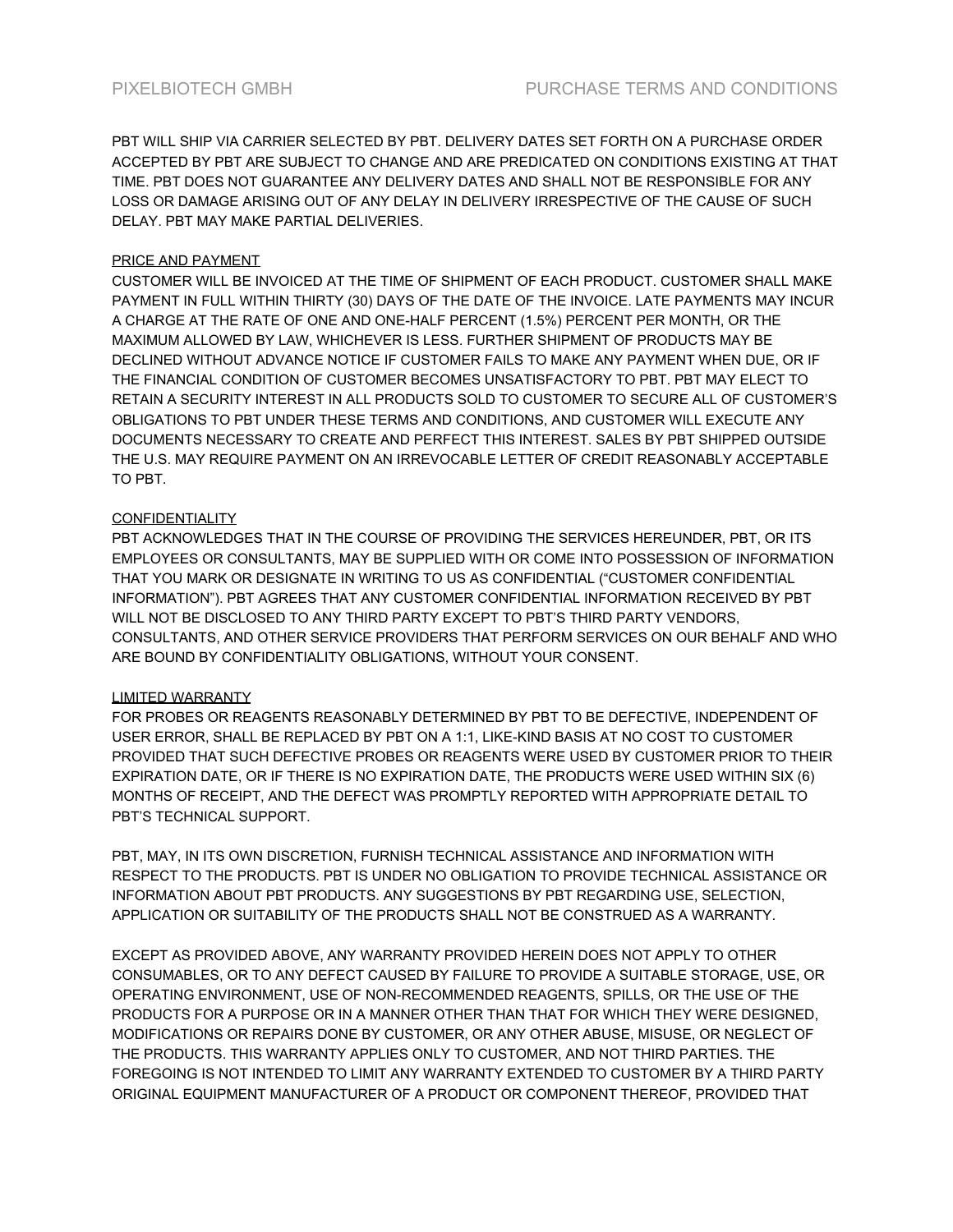ANY REMEDY RECEIVED BY CUSTOMER UNDER ANY SUCH WARRANTY SHALL RELIEVE PBT OF ITS OBLIGATIONS WITH RESPECT TO THE SUBJECT OF SUCH REMEDY. TO THE EXTENT PERMITTED BY APPLICABLE LAW, PBT AND ITS SUPPLIERS DISCLAIM ALL OTHER REPRESENTATIONS AND WARRANTIES, EXPRESS OR IMPLIED, WITH RESPECT TO PRODUCTS AND SERVICES, INCLUDING BUT NOT LIMITED TO, ANY IMPLIED WARRANTIES OF MERCHANTABILITY, SATISFACTORY QUALITY, NON-INFRINGEMENT OR FITNESS FOR A PARTICULAR PURPOSE.

## LIMITED LIABILITY

TO THE MAXIMUM EXTENT PERMITTED BY APPLICABLE LAW, IN NO EVENT SHALL PBT, ITS AFFILIATES, AGENTS, DIRECTORS, EMPLOYEES, SUPPLIERS OR LICENSORS BE LIABLE FOR ANY INDIRECT, PUNITIVE, INCIDENTAL, SPECIAL, CONSEQUENTIAL OR EXEMPLARY DAMAGES, INCLUDING WITHOUT LIMITATION DAMAGES FOR LOSS OF PROFITS, GOODWILL, USE, DATA OR OTHER INTANGIBLE LOSSES, ARISING OUT OF OR RELATING TO THE USE OF, OR INABILITY TO USE, THIS SERVICE. UNDER NO CIRCUMSTANCES WILL PBT BE RESPONSIBLE FOR ANY DAMAGE, LOSS OR INJURY RESULTING FROM INTAKING, HACKING, TAMPERING OR OTHER UNAUTHORIZED ACCESS OR USE OF THE SERVICE OR YOUR ACCOUNT OR THE INFORMATION CONTAINED THEREIN.

TO THE MAXIMUM EXTENT PERMITTED BY APPLICABLE LAW, PBT ASSUMES NO LIABILITY OR RESPONSIBILITY FOR ANY (I) ERRORS, MISTAKES, OR INACCURACIES OF CONTENT; (II) PERSONAL INJURY OR PROPERTY DAMAGE, OF ANY NATURE WHATSOEVER, RESULTING FROM YOUR ACCESS TO OR USE OF OUR SERVICE; (III) ANY UNAUTHORIZED ACCESS TO OR USE OF OUR SECURE SERVERS AND/OR ANY AND ALL PERSONAL INFORMATION STORED THEREIN; (IV) ANY INTERRUPTION OR CESSATION OF TRANSMISSION TO OR FROM THE SERVICE; (V) ANY BUGS, VIRUSES, TROJAN HORSES, OR THE LIKE THAT MAY BE TRANSMITTED TO OR THROUGH OUR SERVICE BY ANY THIRD PARTY; (VI) ANY ERRORS OR OMISSIONS IN ANY CONTENT OR FOR ANY LOSS OR DAMAGE INCURRED AS A RESULT OF THE USE OF ANY CONTENT POSTED, EMAILED, TRANSMITTED, OR OTHERWISE MADE AVAILABLE THROUGH THE SERVICE; AND/OR (VII) CONTENT PROVIDED BY A THIRD PARTY OR THE DEFAMATORY, OFFENSIVE, OR ILLEGAL CONDUCT OF ANY THIRD PARTY. IN NO EVENT SHALL PBT, ITS AFFILIATES, AGENTS, DIRECTORS, EMPLOYEES, SUPPLIERS, OR LICENSORS BE LIABLE TO YOU FOR ANY CLAIMS, PROCEEDINGS, LIABILITIES, OBLIGATIONS, DAMAGES, LOSSES OR COSTS IN AN AMOUNT EXCEEDING THE AMOUNT YOU PAID TO PBT HEREUNDER OR \$100.00, WHICHEVER IS GREATER.

THIS LIMITATION OF LIABILITY SECTION APPLIES WHETHER THE ALLEGED LIABILITY IS BASED ON CONTRACT, TORT, NEGLIGENCE, STRICT LIABILITY, OR ANY OTHER BASIS, EVEN IF PBT HAS BEEN ADVISED OF THE POSSIBILITY OF SUCH DAMAGE. THE FOREGOING LIMITATION OF LIABILITY SHALL APPLY TO THE FULLEST EXTENT PERMITTED BY LAW IN THE APPLICABLE JURISDICTION.

## ENTIRE AGREEMENT

THESE TERMS CONSTITUTES THE ENTIRE, COMPLETE, AND EXCLUSIVE AGREEMENT BETWEEN THE PARTIES WITH RESPECT TO THE SUBJECT MATTER HEREOF AND CONTAINS ALL THE AGREEMENTS AND CONDITIONS OF SALE. NO TERMS AND CONDITIONS OTHER THAN THE TERMS AND CONDITIONS CONTAINED HEREIN SHALL BE BINDING UPON PBT, AND THE TERMS AND CONDITIONS CONTAINED HEREIN MAY NOT BE ADDED TO, MODIFIED, SUPERSEDED OR OTHERWISE ALTERED EXCEPT BY A WRITTEN MODIFICATION EXECUTED BY BOTH THE CUSTOMER AND PBT AND SIGNED BY THE PRESIDENT OF PBT. ALL TRANSACTIONS SHALL BE GOVERNED SOLELY BY THE TERMS AND CONDITIONS CONTAINED HEREIN. CUSTOMER WILL BE DEEMED TO HAVE ASSENTED TO ALL TERMS AND CONDITIONS CONTAINED HEREIN IF ANY PART OF THE GOODS AND/OR SERVICES DESCRIBED HEREIN ARE SHIPPED OR AN INVOICE IS PRESENTED IN CONNECTION WITH THE SAID GOODS AND/OR SERVICES.